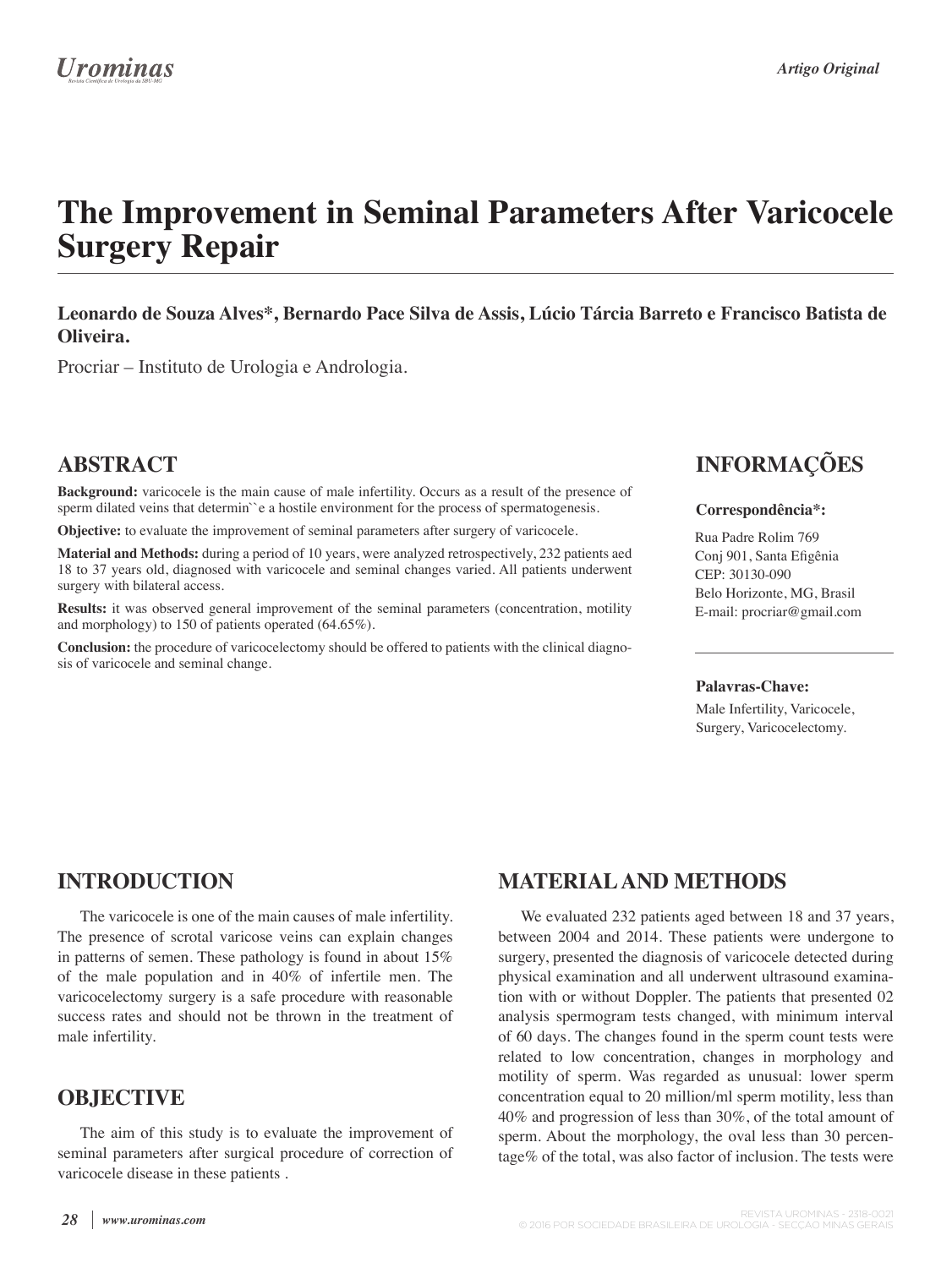## **Urominas**

standardized in accordance with local laboratory, where he was held for you to collect. The withdrawal period between 3 to 5 days ejaculatory. Was not assessed in this study changes of DNA fragmentation of sperm. (Table 1) All patients in the study underwent surgery for correction of varicocele, with bilateral access, even the clinical diagnosis or complement pointed only unilateral disease. The technique used was a micro surgery, with optical magnification, being the surgical access under bilateral inguinal and epidural anesthetic block. The patients were discharge 8 hours after the procedure. The professional activities return in 14 days. All patients signed the informed consent form. The ethical and legal principles were followed according Helsinki Declaration. Patients were instructed to return with new tests of spermogram, with 60, 90 and 180 days. Patients who did not return with the examinations were excluded from the final analysis.

#### **TABLE 1 - Normal seminal patterns (WHO)**

| Concentration of sperm/ml      | above 20 millions/ml  |
|--------------------------------|-----------------------|
| Motility (móbile/progressives) | above $40\%$ e $30\%$ |
| Morfology (oval forms)         | above de $30\%$       |

### **RESULTS**

From a total of 232 patients undergone in a surgery of varicocele, the general improvement of the seminal patterns (concentration, motility and morphology) was observed in 150 (64.65%) of the 232 patients. Among these patients, 188 232 (81.03%) improved only total concentration and per ml of sperm. In 148 patients (63.79%) only motility and improved progression. What about the morphology .122 (52.58%) patients showed improvement. In 119 patients (51.29%) presented both improves the concentration as motility concurrently. (Table: 2)

### **TABLE 2 - Improvement of seminal parameters after surgery (n=232)**

|                          | Pts. | $\mathcal{O}_{\mathcal{O}}$ |
|--------------------------|------|-----------------------------|
| Concentration of sperm   | 188  | 81,03%                      |
| Morfology of sperm       | 122  | 52.58%                      |
| Motility of sperm        | 148  | 63.79%                      |
| Concentration & Motility | 119  | 51,29%                      |
| All parameters $(C/M/M)$ | 150  | 64.65%                      |

Notes: The concentration and motility sperm are the patterns that better respond to varicocelectomy repair.

### **DISCUSSION**

The varicocele disease is the leading cause of infertility in man.<sup>(1,2,3,4,10,12)</sup> is observed in healthy male population around  $15\%$ .<sup> $(1,2,3,4)$ </sup> The diagnosis of varicocele is performed during physical exam with the patient examined in orthostatic position, in a room with regular ambient temperature. The ultra sound examination serves as a complementary diagnostic method; and when available, the Doppler presents better results in comparison to conventional ultrasound.<sup>(4, 5, 6, 7, 8, 9)</sup> The varicocele is a condition of the veins, which in valvular insufficiency sperm doesn't drain efficiently venous blood from the testicles. This venous blood, dammed in the scrotal region determines increase of testicular temperature, buildup of CO2 and free radicals. In this unfavorable environment develops cellular changes as: atrophy, thickening and fibrosis of the germ cells.

Histologically, changes are observed as: fibrosis of Sertoli cells and Leydig cells, which are responsible for the production of sperm and testosterone hormone, respectively. Over time, this situation causes testicular volume change ' shift ' in germination, structure with decrease or stop of the spermatogenesis process.<sup>(1, 2, 3, 4,10, 11,12)</sup> It is most commonly diagnosed varicocele in spermatic left veins. This is due to the difficulty of the venous flow between the left spermatic vein and the left renal vein, which drains the venous flow, forming an angle of 90 degrees. The varicocele right is found to a lesser proportion in relation to the left, is on the right side the spermatic vein makes your flow in 45 degree angle directly into the inferior vena cava. Some works report the presence of bilateral varicocele in greater frequency and postulate the initial surgical treatment, with bilateral access, as a result of communicating veins to improve of seminal parameters and relief of scrotal pain.<sup>(13,14)</sup> The surgical procedure, varicocelectomy, is based on improvement of testicular blood perfusion and improves venous blood drainage. In this study, the recovery of the seminal patterns was observed in approximately 64% of operated patients with bilateral access. (Table 2) In literature, the seminal improves patterns are around  $70\%$ . (1,2,3,4) It is important to discuss here the concept of therapeutic success. The surgical repair is indicated even in young people not worried to get pregnancy at this moment but to preserve or regain fertility. And it is to infertile men aims in achieving a pregnancy. We should keep in mind that varicocele is a progressive disease, not correction can lead to future infertility.  $(1,2,3,4)$  In this study, among patients operated there is patients who seek the pregnancy, patients who presented with increase scrotal volume or not, patients with testicular volume reduction, associated with alters seminal values.